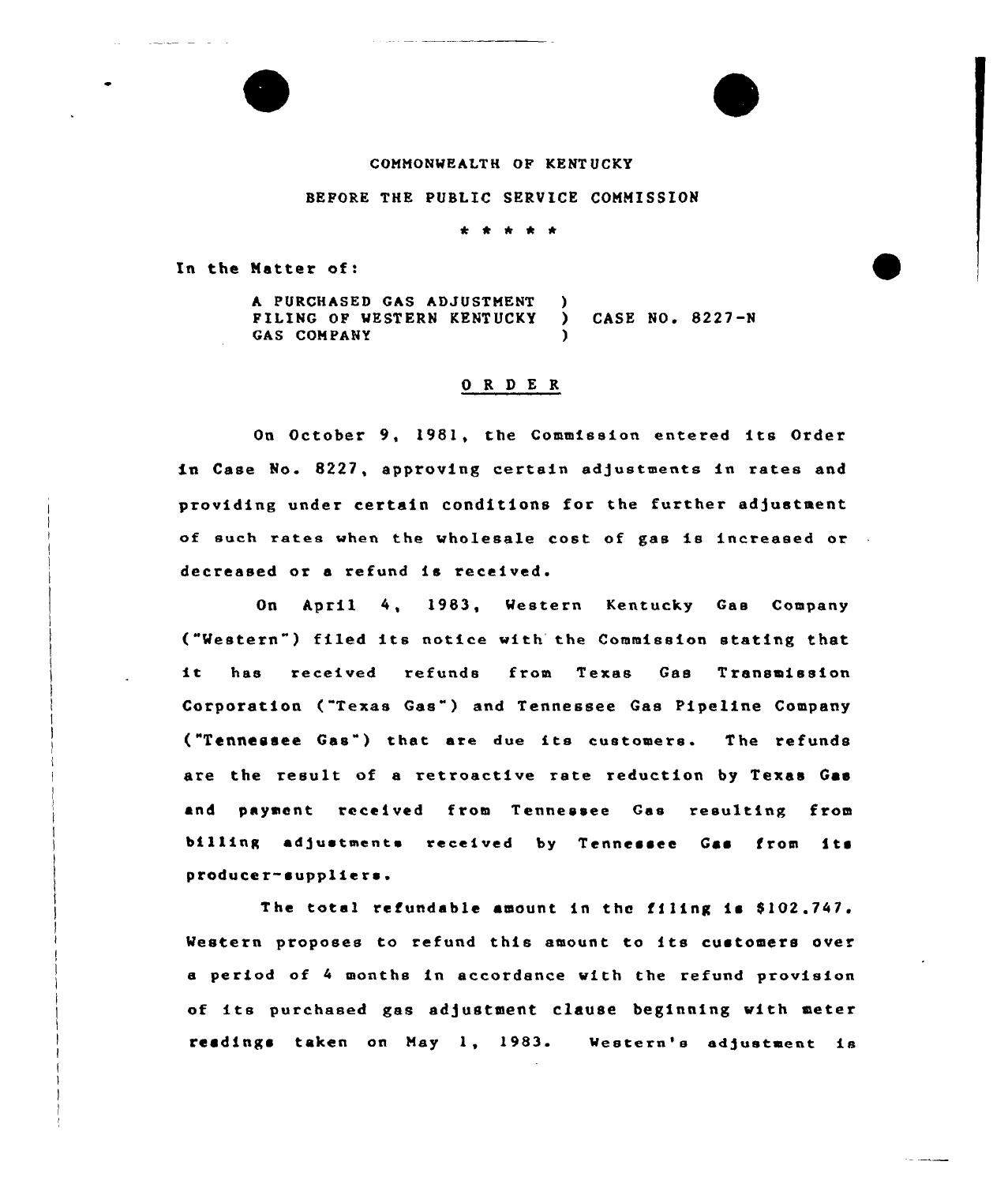

designed to pass on to its customers a reduction of \$0.014 per thousand cubic feet of gas. This adjustment should be eliminated when the full amount to be refunded, plus interest, has been returned to Western's customers.

hfter reviewing this evidence of record and being fully advised, the Commission is of the oyinion end finds that:

(1) Western has refunds in the amount of \$102,747 from its suppliers to be refunded to its customers.

(2) A refund factor of \$0.014 per thousand cubic feet of gas should be used as e reduction in the purchased gas adjustment.

(3) The refund factor should remain in effect tor <sup>4</sup> months ox until such time es the full amount plus interest has been returned to Western's customers.

The refund should begin with meter readings taken on May 1, 1983, or as soon as practical thereafter.

Western should refund the amounts reported in its application plus interest at a rate equal to the average of the "3-Month Commercial Payer Rates" for the immediately preceding 12-month period less 1/2 of <sup>1</sup> percent to cover the costs of refunding. These monthly rates are reported in both the Federal Reserve Bulletin and the Federal Reserve Statistical Release.

IT IS THEREFORE ORDERED that Western Kentucky Gas Company shall apply a refund factor in the amount of  $$0.014$ per thousand cubic feet of gas es e reduction in the approved